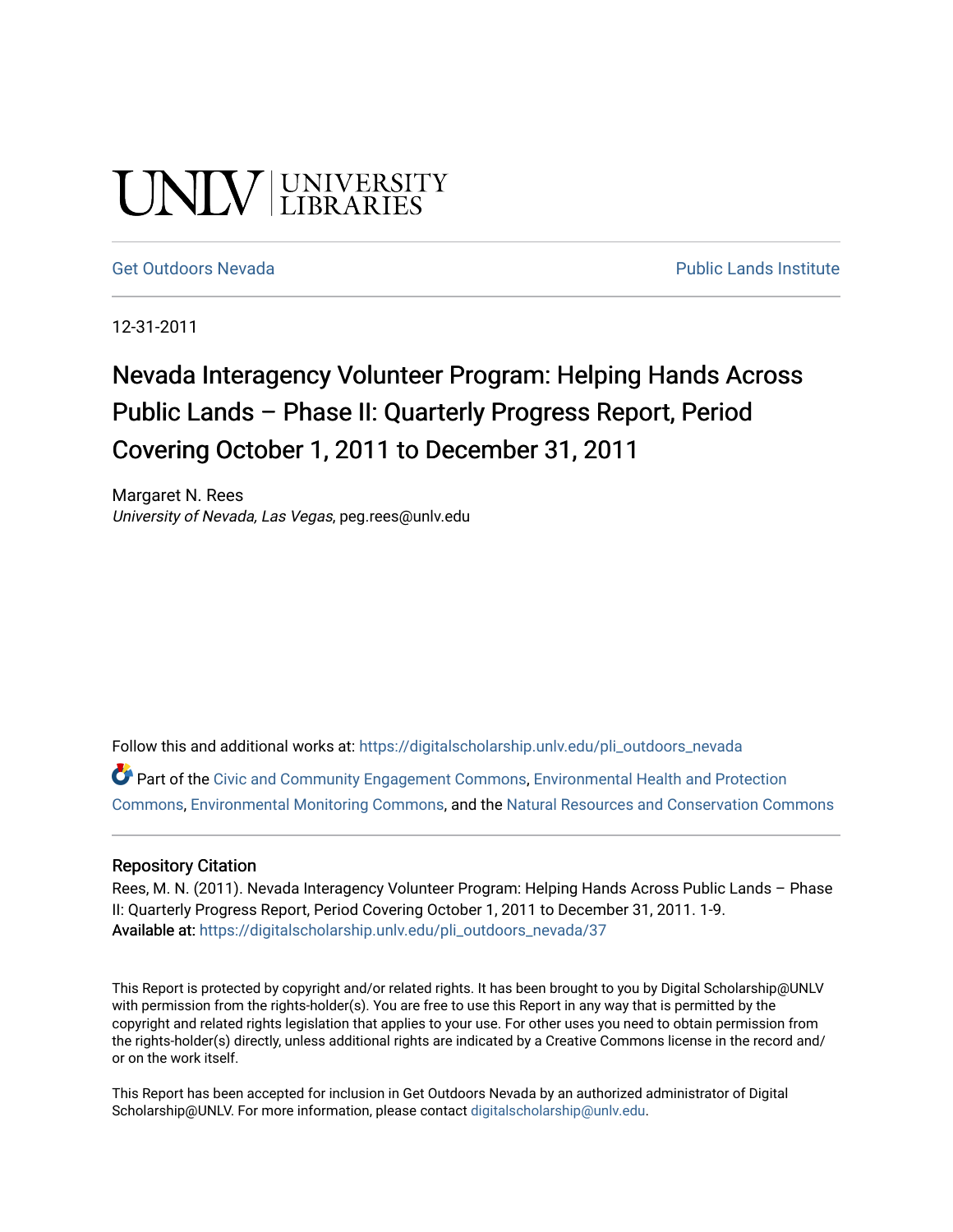

### **QUARTERLY PROGRESS REPORT**

University of Nevada, Las Vegas Period Covering October 1, 2011 to December 31, 2011

Cooperative Agreement Number H8R07060001 Task Agreement Number J8R07070001

Nevada Interagency Volunteer Program: Helping Hands Across Public Lands – Phase II

#### **Executive Summary**

- The number of records in the volunteer database decreased by 20.7% over the last quarter. The database now contains 7,072 records.
- Results show an average of 1,080 visits per month, and with an average of 2,328 pages viewed per month.
- Get Outdoors Nevada supported 22 volunteer events in a variety of ways. These events utilized 867 volunteers whom contributed approximately 3,774.5 hours of service.
- Two community outreach events were attended, resulting in 476 direct contacts with 50 names added to the database.
- The  $7<sup>th</sup>$  Annual Volunteer Recognition Banquet was held on 11/5/11 with 156 volunteers in attendance.
- $\bullet$

#### **Task 1. Refine and maintain a quality Web-based volunteer database.**

The Volgistics volunteer database is now populated with 7,072 records. *(See Figure 1 below)*. The number of volunteers in the database decreased by 20.7% over the quarter. The percentage of decrease is due to the deletion of 683 mailing list volunteers who have not volunteered in over two years and 1941 archived volunteers who had volunteer hours, but had no hours for the past two years.



**Fig. 1 above shows the number of records in the database of volunteers.**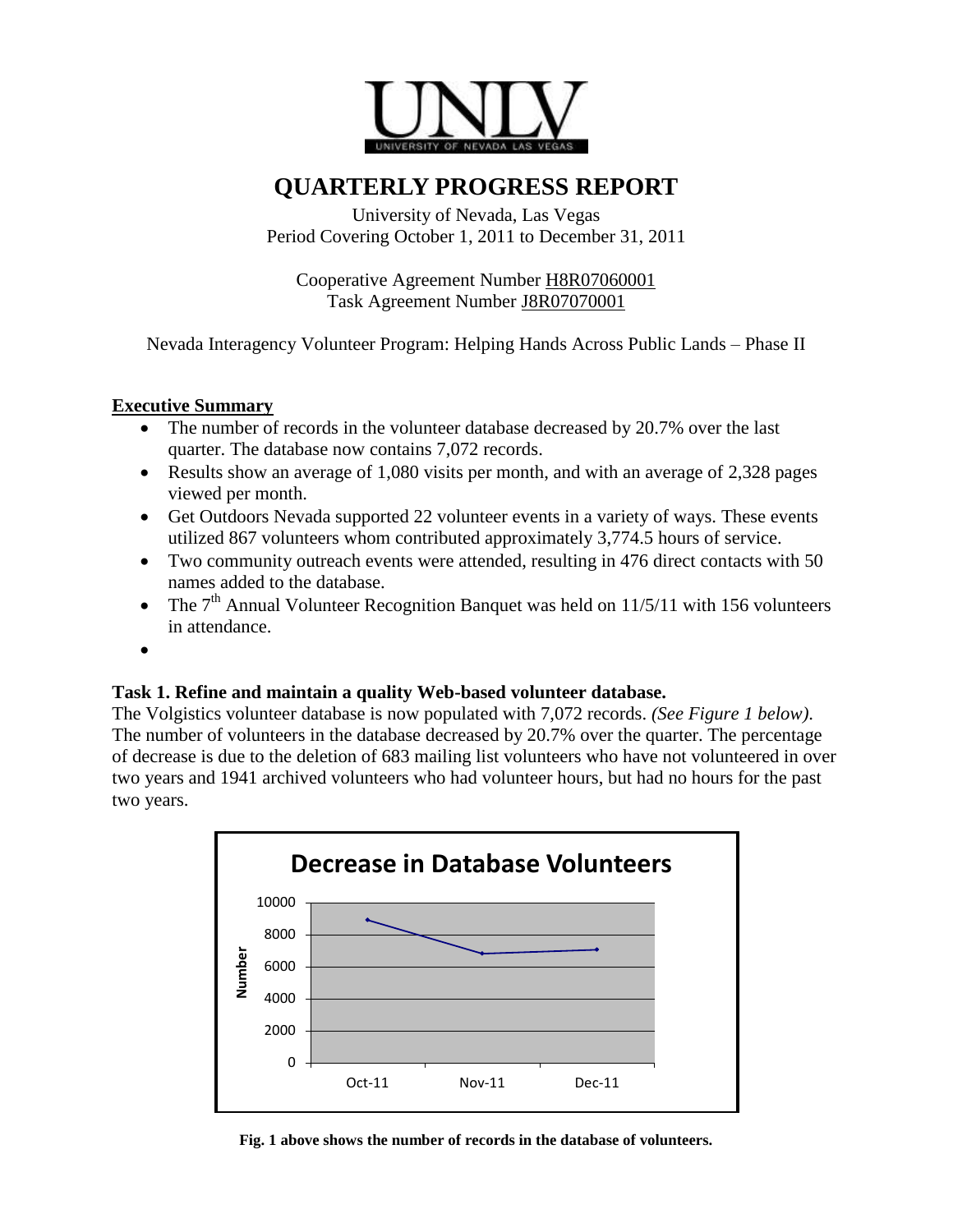#### **Task 2. Manage, update, and administer an IVP Website.**

Average website activity increased; results are as follows:

- An average of 1,080 visits per month, a decrease from an average of 1,170 visits per month last quarter.
- An average of 2,328 pages viewed per month, a decrease from an average of 2,681 visits per month last quarter (See Fig. 2 below.)



**Fig. 2 Get Outdoors Nevada Website Activity**

#### **Task 3. Evaluate and revise, as appropriate, Standard Operating Procedures (SOPs) for all areas of interagency volunteer management.**

The Interagency Volunteer Team (IVP) met four times during the quarter, with its primary focus on the Volunteer Recognition Banquet, Make-A-Difference Day Events, and planning for spring events and training schedule.

#### **Task 4. Evaluate and update strategies and tools for volunteer recruitment.**

The IVP team continues to create and send out a monthly newsletter, which includes information on how to volunteer for upcoming volunteer opportunities. These opportunities include episodic volunteer opportunities, as well as operation volunteer opportunities. The IVP team also continues to recruit volunteers through *volunteer.gov* and their own agency websites.

In addition, two community outreach events were attended. Staffed by the Public Lands Institute, these events are an opportunity to personally meet and recruit new people to volunteering with Get Outdoors Nevada. Table 2 contains a summary of the contacts made.

| Table 2. Community Outreach Attendance September 2011-December 2011 |  |
|---------------------------------------------------------------------|--|
|---------------------------------------------------------------------|--|

| Event Name                 | Number of<br><b>Direct Contacts</b> | Number added to<br><b>Mailing List</b> |
|----------------------------|-------------------------------------|----------------------------------------|
| <b>National Trails Day</b> | 321                                 | 45                                     |
| UNLV day at the Galleria   | .52                                 |                                        |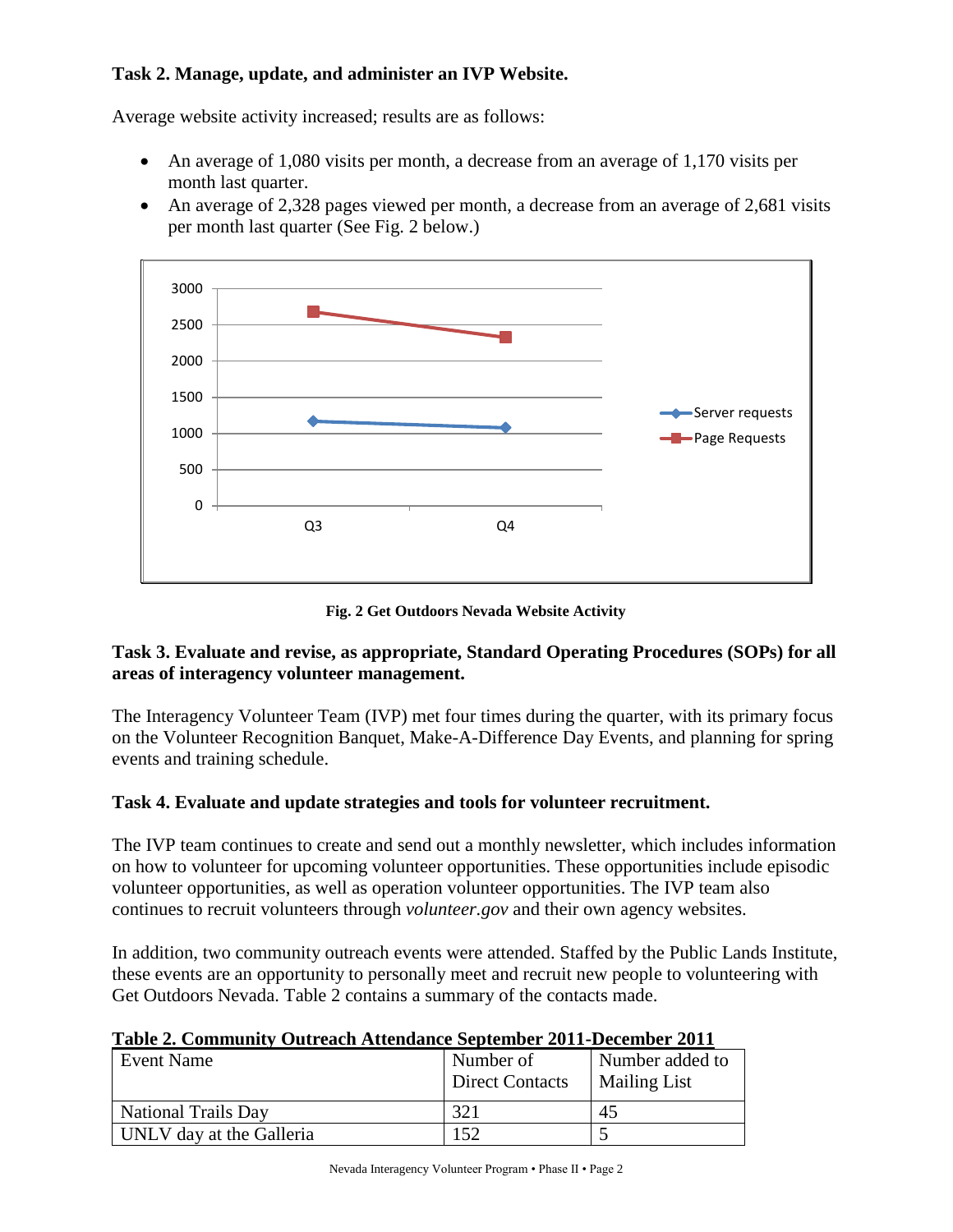#### **Task 5. Support Agency Departments and SNAP Teams with conservation projects that require volunteer workforce on the public lands.**

The IVP team continues to work with other SNAP teams to provide logistical support for volunteer events. The Public Lands Institute provided support for the following 22 events which are summarized in Table 3 below.

#### **Moapa Valley NWR Overlook Trailday**

October 1, 2011- Moapa Valley NWR- USFWS Cancelled

#### **Be the Change Day**

October 1, 2011- Placer Cove-Lake Mead- NPS Twenty volunteers worked for six hours each (120 hours) to clean-up the Placer Cove area. This event was a partnership between the NPS and Gr8divin, who adopted Placer Cove, to do a dive event as well. Volunteers removed a total of 67 bags of litter from the area. This equates to 1675 pounds or 4.5 cubic yards of litter and glass.

#### **Alexander Dawson NJHS Cleanup**

October 5, 2011- Desert Tortoise Conservation Center- BLM 44 volunteers from Alexander Dawson High school removed 3 cubic yards of trash.

#### **Cottonwood Cove Eco Dive & Beach Cleanup**

October 8, 2011- Cottonwood Cove- Lake Mead- NPS This event was a co-sponsored event with Lake Mead's Concessioner, Forever Resorts. We had 174 land volunteers and 43 divers participate in the event. Volunteers removed approximately 7,140 pounds or 19.8 cubic yards of litter. Land volunteers scoured a 2 square miles area, which mainly concentrated on the shoreline/ beach area and subsurface of the marina. This event was Forever Resort's 15th year to hold the annual cleanup.

#### **Trailtoberfest**

October 8, 2011- Desert National Wildlife Refuge- USFWS 45 volunteers created water bars, a length of traction/erosion control surface, and cleared overgrowth along 300 meters of the Bird Song Loop trail.

#### **Stewardship Saturday - Planting**

October 15, 2011- Ash Meadows NWR- USFWS Cancelled

#### **Make a Difference Day**

October 22, 2011- Red Rock Canyon- BLM

55 volunteers participated in weeding, trimming and watering plants in the exterior exhibit area of the visitor's center, in the front of the visitor's center, including around the solar panels, the entrance fee station and in the tortoise habitat. Other accomplishments included a seed ball making project which was done by children, and installed new pavers to create a new walkway to connect the admin and visitor center buildings on the backside of the buildings.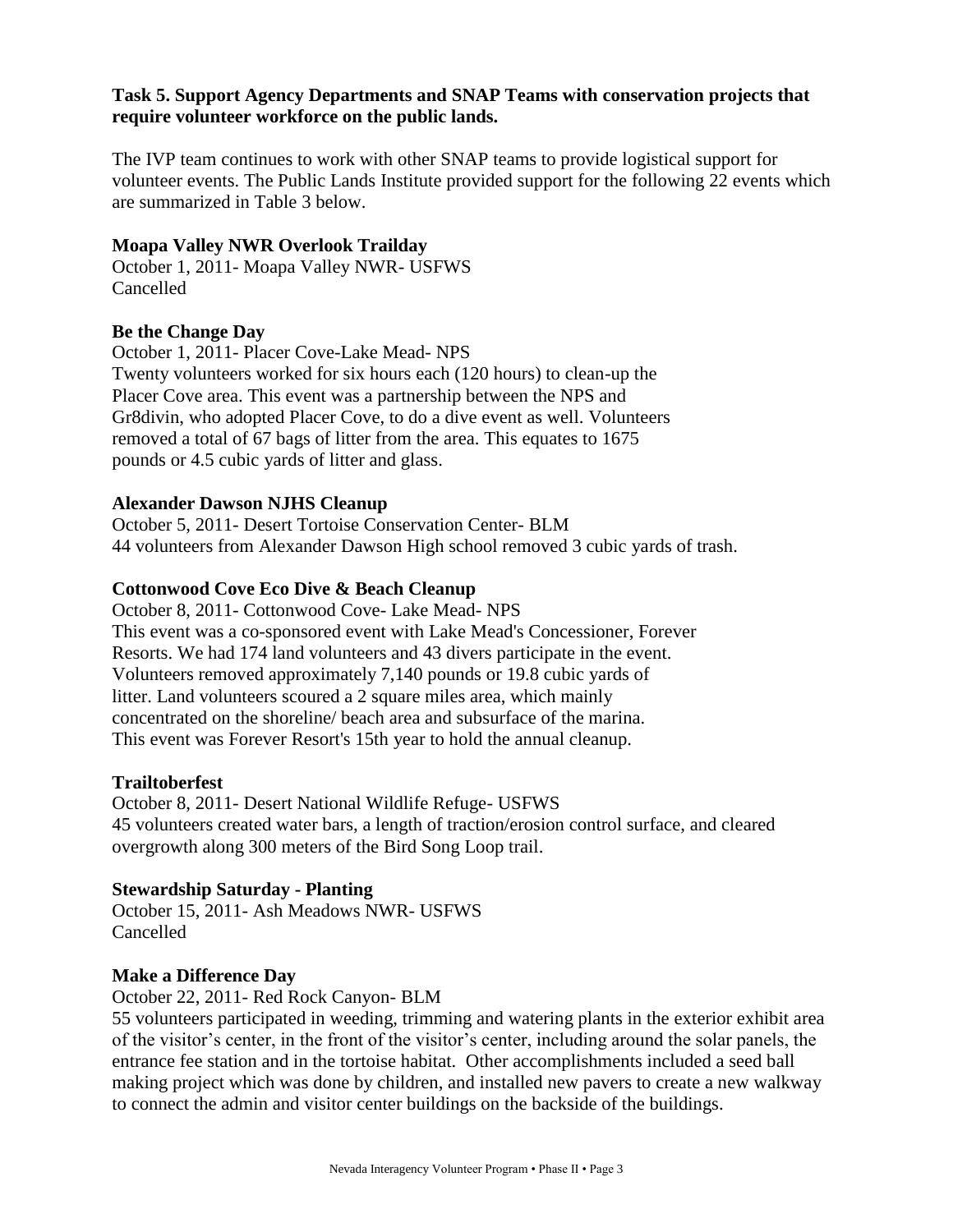#### **Sandy Valley Cleanup**

October 22, 2011- Sandy Valley- BLM 20 volunteers removed 70 cubic yards of trash

#### **Las Vegas Boat Harbor Eco Dive and Beach Clean-up**

October 29, 2011- Las Vegas Boat Harbor Launch Ramp- Lake Mead- NPS Fifty-five land volunteers picked up 600 pounds of trash, and one 30 gallon bucket of glass. Twenty dive volunteers picked up 100 pounds of trash from underwater. All volunteers contributed over 300 hours to the clean-up. This event was a co-sponsored event with our concessioner, Las Vegas Boat Harbor.

#### **Callville Bay Beach Cleanup**

November 5, 2011- Callville Bay- Lake Mead- NPS Thirty-five volunteers collected 4940 pounds of trash from the wash, shoreline and marina area. They contributed 140 hours to the cause. This event was a co-sponsored event with our concessioner at Forever Resorts, Callville Bay.

#### **Stewardship Saturday - Cattail cutting**

November 5, 2011- Ash Meadows NWR- USFWS Cancelled

#### **KOA Cleanup**

November 6, 2011- CTA-North end of Durango- BLM 120 Volunteers removed 28 cubic yards of trash

#### **Placer Cove Beach Cleanup**

November 12, 2011- Placer Cove- Lake Mead- NPS Once again, the National Park Service and Gr8Div'n partnered to clean up the Placer Cove area. Twenty-five volunteers assisting with a shoreline litter removal donating over 125 hours. GR8DIV'N provided 21 divers who assisted with subsurface cleanup donating over 126 hours. Volunteers removed approximately 1,600 pounds of litter. Items removed by the divers included two chairs, two inflatable pool rafts, one tarp, one grill and one patio umbrella.

#### **Stewardship Saturday - Corn Creek**

November 12, 2011- Desert NWR- USFWS

In an effort to enhance refuge habitat for a variety of avian species and other wildlife, 26 volunteers contributed to the fight against invasive and exotic species, and helped stabilize disturbed soils. Using various means, including a huge slingshot, participants sowed over 700 previously crafted seed balls that consisted of local native grasses and shrubs.

#### **Stewardship Saturday – Pahranagat**

November 12, 2011- Pahranagat NWR- USFWS

In an effort to enhance endangered southwestern willow flycatcher habitat on the refuge, 2 Volunteers assisted the refuge Restoration Specialist to plant 120-1 gallon containers of native plants.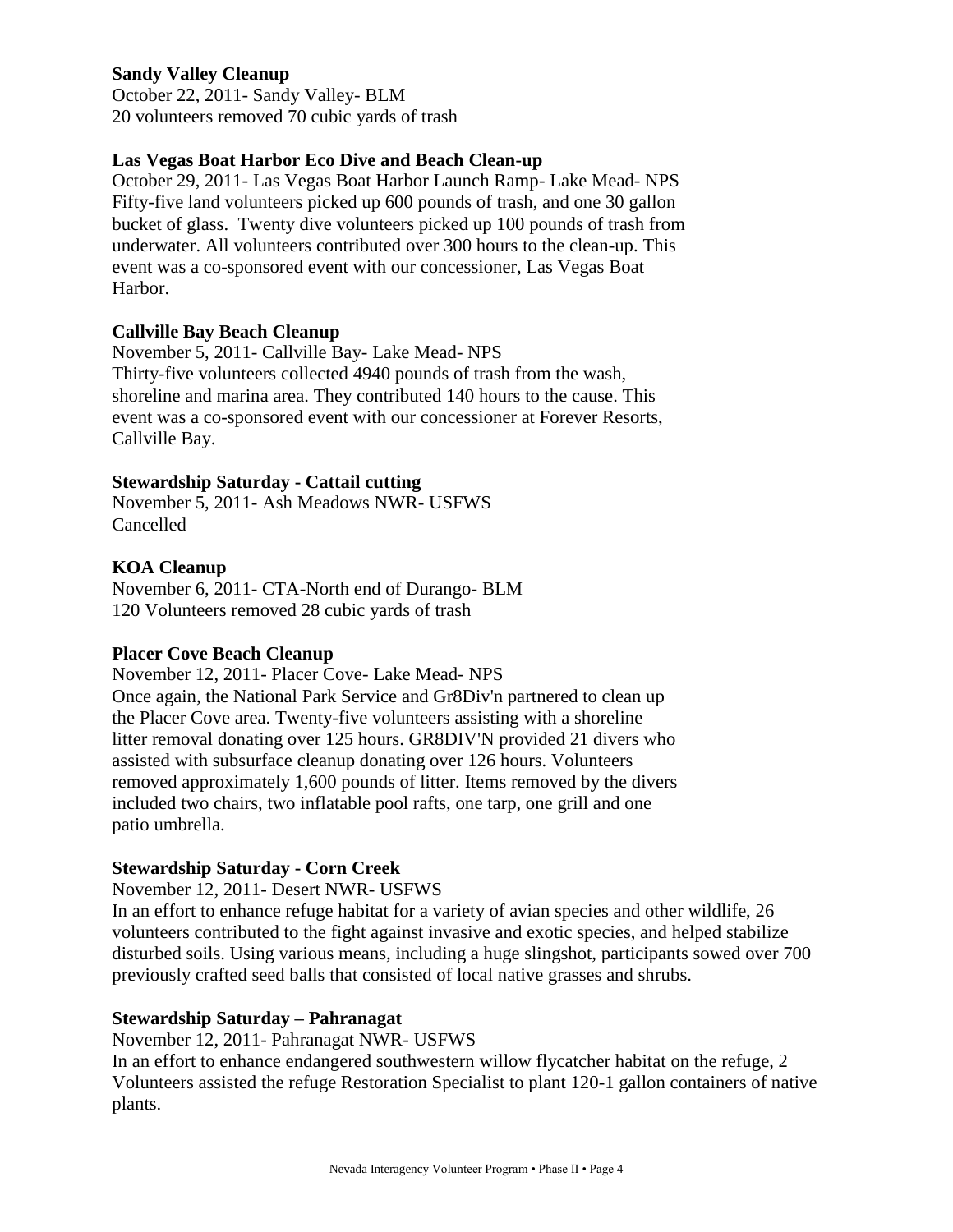#### **Wetland Wonderland**

November 19, 2011- Desert NWR- USFWS

66 Volunteers spent a beautiful Saturday morning contributing to the restoration of wetland habitat on Desert NWR at Corn Creek Station. Participants included as many youths as parents and expertly planted a total of 632 - 1 and 2 gallon, and 3" pots, of wetland vegetation that included willows shrubs and grasses.

#### **National Family Day**

November 19, 2011- Lake Mead NRA- Boulder Beach- NPS Twenty-seven volunteers worked for 4 hours each donating a total of 108 hours to the park. Volunteers raked, shoveled and bagged debris from two loops in the Boulder Beach Campground. Approximately 32 cubic yards of debris was removed.

#### **Gardening Gone Wild**

November 19, 2011- Moapa NWR- USFWS 4 Volunteers planted a total of 140 1-gallon pots of native trees bushes and grasses

#### **Steward Saturday**

December 3, 2011- Ash Meadows- USFWS 42 volunteers strategically removed cattails (bulrush was left uncut along the outflow). The volunteer group was composed of volunteers from the UNLV Sigma Alpha Epsilon fraternity and citizens from Las Vegas, Henderson, Amargosa Valley, Shoshone, and Pahrump. During the event, 27 cubic yards of cattail were removed from approximately 117 linear meters (384 feet) of

Crystal Spring outflow.

#### **North East Lamb Clean-Up**

December 10, 2011- North East Lamb and Centennial- BLM 29 volunteers removed 50 cubic yards of trash.

#### **Foothill Eagle Scout Project**

December 17, 2011- College Drive- BLM 35 volunteers removed 60 cubic yards of trash.

#### **Christmas Bird Count**

December 28, 2011- Red Rock NCA- BLM

#### **Table 3. 2010 IVP Volunteer Events – September 1 to December 31, 2011**

| Date    | Agency     | Location     | Nature of<br>Work | Number of<br>Volunteers | Accomplishments | Total<br>Volunteer<br>Hours |
|---------|------------|--------------|-------------------|-------------------------|-----------------|-----------------------------|
| 10/1/11 | <b>FWS</b> | Moapa valley | Trail work        |                         | cancelled       |                             |
|         |            |              |                   |                         |                 | 0                           |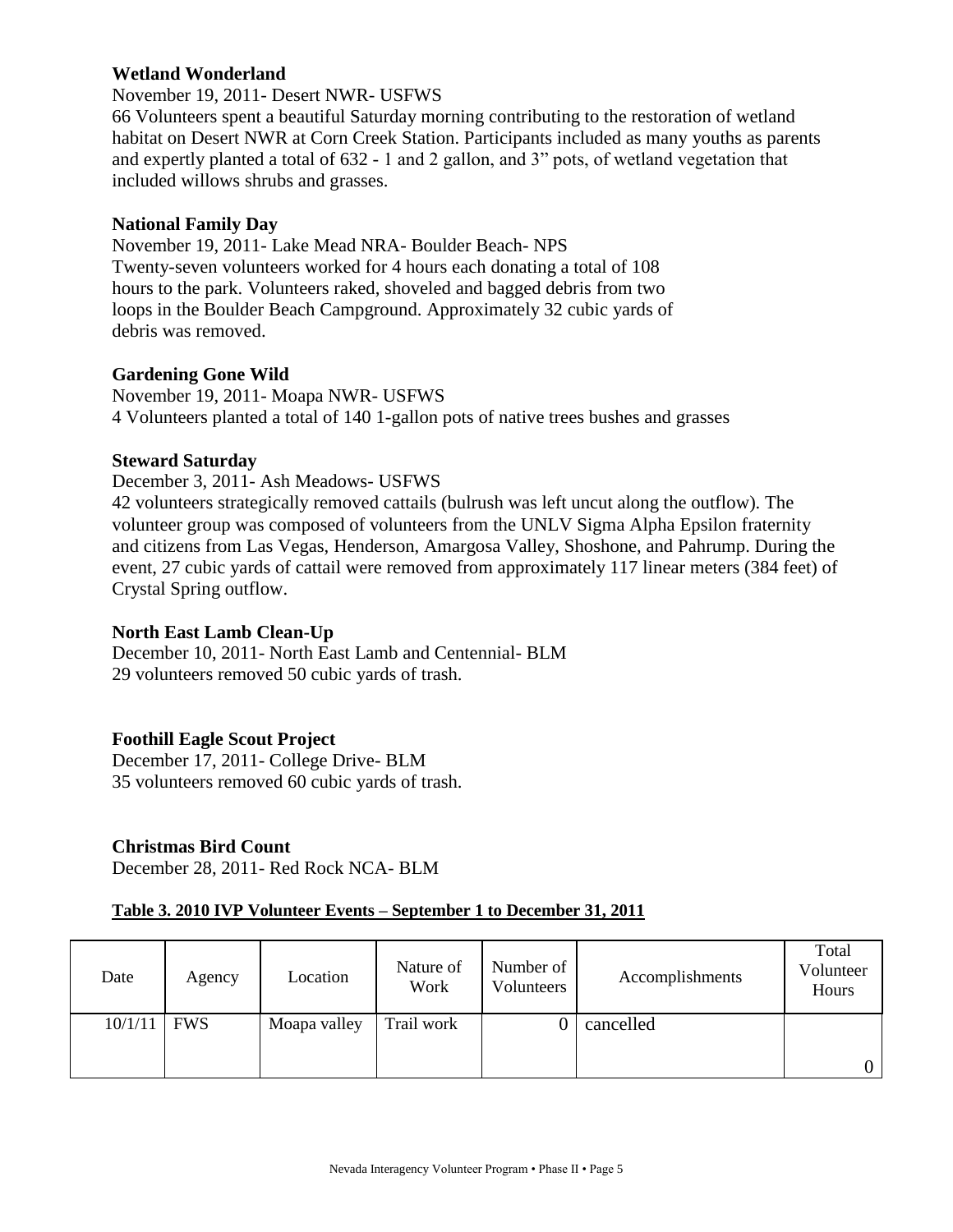| 10/1/11  | <b>NPS</b>   | <b>Placer Cove</b> | Clean-up             | 20             | Removed a total of 4.5       |                |
|----------|--------------|--------------------|----------------------|----------------|------------------------------|----------------|
|          |              |                    |                      |                | cubic yards of litter and    |                |
|          |              |                    |                      |                | glass. This clean-up was     |                |
|          |              |                    |                      |                | a partner ship between       |                |
|          |              |                    |                      |                | NPS and Gr8Divin.            | 120            |
| 10/5/11  | <b>BLM</b>   | Desert             | Clean-up             | 44             | Removed 3 cubic yards        |                |
|          |              | Tortoise           |                      |                | of trash                     |                |
|          |              | Conservation       |                      |                |                              |                |
|          |              | Center             |                      |                |                              | 176            |
| 10/8/11  | <b>NPS</b>   | Cottonwood         | Clean-up             | 174 land       | Removed approximately        |                |
|          |              | Cove               |                      | volunteers     | 7,140 pounds or 19.8         |                |
|          |              |                    |                      | and 43         | cubic yards of litter        |                |
|          |              |                    |                      | divers         |                              |                |
|          |              |                    |                      |                |                              | 696            |
| 10/8/11  | <b>USFWS</b> | <b>Desert NWR</b>  | Trail<br>Restoration | 45             | Created water bars, a        |                |
|          |              |                    |                      |                | length of traction/erosion   |                |
|          |              |                    |                      |                | control surface, and         |                |
|          |              |                    |                      |                | cleared overgrowth along     |                |
|          |              |                    |                      |                | 300 meters of the Bird       |                |
|          |              |                    |                      |                | Song Loop trail              | 180            |
| 10/15/11 | <b>FWS</b>   | <b>Ash Meadows</b> | Planting             | $\overline{0}$ | Cancelled                    |                |
|          |              |                    |                      |                |                              |                |
|          |              |                    |                      |                |                              |                |
|          |              |                    |                      |                |                              | $\overline{0}$ |
| 10/22/11 | <b>BLM</b>   | Red Rock           | Make a               | 55             | Weeding, trimming and        |                |
|          |              | Canyon             | Difference           |                | watering plants in the       |                |
|          |              |                    | Day                  |                | exterior exhibit area of     |                |
|          |              |                    |                      |                | the visitor's center, in the |                |
|          |              |                    |                      |                | front of the visitor's       |                |
|          |              |                    |                      |                | center, including around     |                |
|          |              |                    |                      |                | the solar panels, the        |                |
|          |              |                    |                      |                | entrance fee station and     |                |
|          |              |                    |                      |                | in the tortoise habitat.     | 330            |
| 10/22/11 | <b>BLM</b>   | Sandy Valley       | Clean up             | 20             | 70 cubic yards of trash      |                |
|          |              |                    |                      |                | removed                      |                |
|          |              |                    |                      |                |                              | 80             |
| 10/29/11 | <b>NPS</b>   | Las Vegas          | Beach                | 55 land        | Picked up 600 pounds of      |                |
|          |              | <b>Boat Harbor</b> | Clean-up             | volunteers     | trash, and one 30 gallon     |                |
|          |              | Launch Ramp        |                      | and 20         | buckets of glass. Divers     |                |
|          |              |                    |                      | dive           | picked up 100 pounds of      |                |
|          |              |                    |                      | volunteers     | trash from underwater.       | 300            |
| 11/5/11  | <b>NPS</b>   | Callville Bay      | Clean-up             | 35             | Collected 4,940 pounds       |                |
|          |              |                    |                      |                | of trash from the wash,      |                |
|          |              |                    |                      |                | shoreline, and marina        |                |
|          |              |                    |                      |                | area.                        | 140            |
| 11/5/11  | <b>FWS</b>   | Ash Meadows        | Cutting              | $\overline{0}$ | Cancelled                    |                |
|          |              |                    |                      |                |                              |                |
|          |              |                    |                      |                |                              | $\overline{0}$ |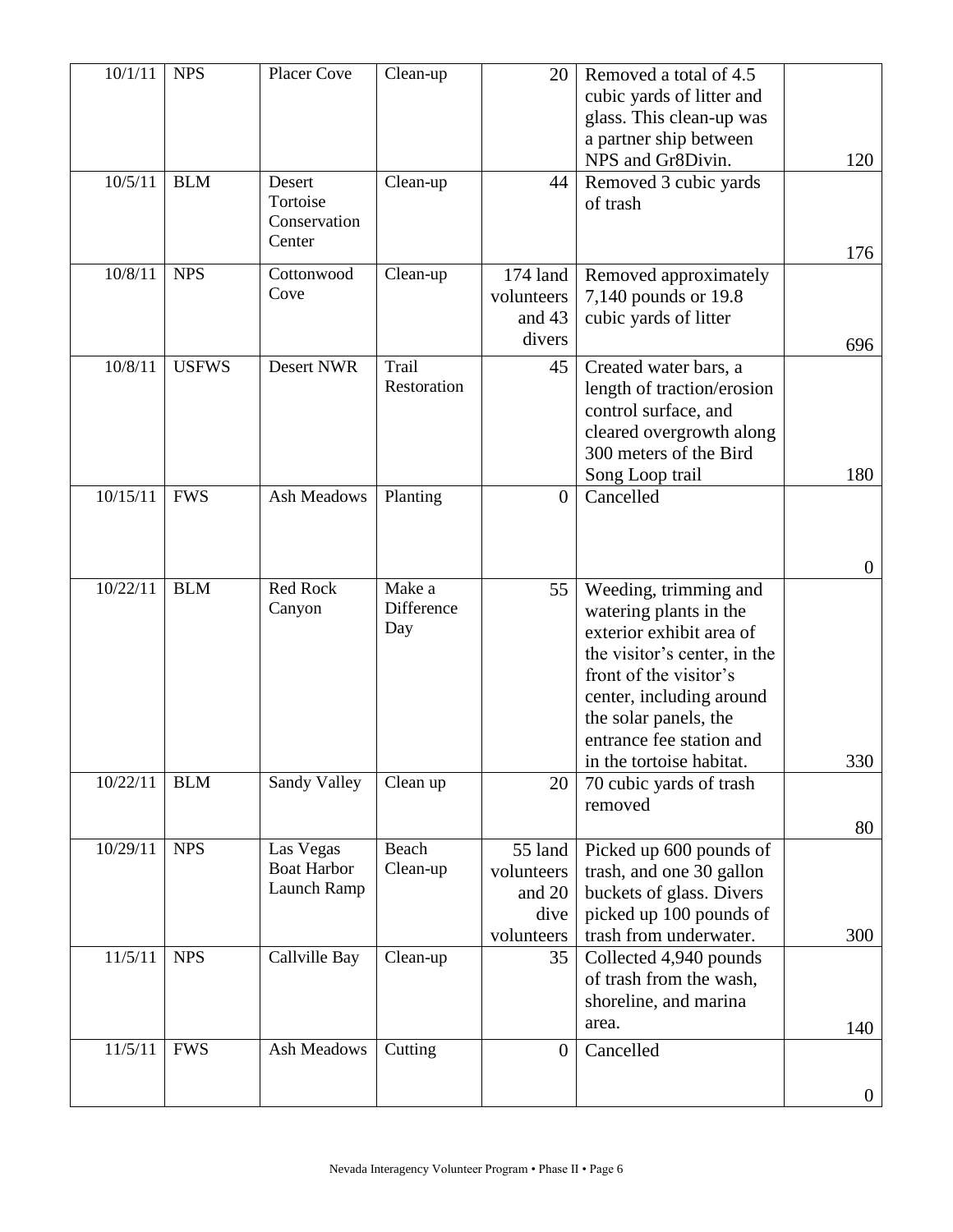| 11/6/11  | <b>BLM</b>   | Durango     | Clean-up          | 120            | Removed 28 cubic yards                             |       |
|----------|--------------|-------------|-------------------|----------------|----------------------------------------------------|-------|
|          |              |             |                   |                | of trash                                           |       |
|          |              |             |                   |                |                                                    |       |
|          |              |             |                   |                |                                                    | 480   |
| 11/12/11 | <b>NPS</b>   | Placer Cove | Beach<br>Clean-up | 25             | Removed approximately                              |       |
|          |              |             |                   |                | 1,600 lbs of litter                                |       |
|          |              |             |                   |                |                                                    |       |
| 11/12/11 | <b>USFWS</b> | Desert NWR  | Planting          | 26             | Sowed over 700                                     | 125   |
|          |              |             |                   |                | previously crafted seed                            |       |
|          |              |             |                   |                | balls that consisted of                            |       |
|          |              |             |                   |                | local native grasses                               |       |
|          |              |             |                   |                | shrubs                                             | 104   |
| 11/12/11 | <b>USFWS</b> | Pahranagat  | Planting          | $\overline{2}$ | Assisted the refuge                                |       |
|          |              |             |                   |                | restoration specialist to                          |       |
|          |              |             |                   |                | plant 120-1 gallon                                 |       |
|          |              |             |                   |                | containers of native                               |       |
|          |              |             |                   |                | plants                                             | 8     |
| 11/19/11 | <b>USFWS</b> | Desert NWR  | Planting          | 66             | planted a total of 632 - 1                         |       |
|          |              |             |                   |                | and 2 gallon, and 3"                               |       |
|          |              |             |                   |                | pots, of wetland<br>vegetation that included       |       |
|          |              |             |                   |                | willows shrubs and                                 |       |
|          |              |             |                   |                | grasses.                                           | 449   |
| 11/19/11 | <b>NPS</b>   | Boulder     | Clean-up          | 27             | Volunteers raked,                                  |       |
|          |              | Beach, Lake |                   |                | shoveled and bagged                                |       |
|          |              | Mead        |                   |                | debris from two                                    |       |
|          |              |             |                   |                | loops in the Boulder                               |       |
|          |              |             |                   |                | Beach Campground.                                  |       |
|          |              |             |                   |                | Approximately 32 cubic                             |       |
|          |              |             |                   |                | yards of                                           |       |
|          |              |             |                   |                | debris was removed.                                |       |
| 11/19/11 | <b>USFWS</b> | Moapa NWR   |                   | $\overline{4}$ |                                                    | 108   |
|          |              |             |                   |                | Volunteers planted a<br>total of 140 1-gallon pots |       |
|          |              |             |                   |                | of native trees bushes                             |       |
|          |              |             |                   |                | and grasses                                        | 24    |
| 12/3/11  | <b>USFWS</b> | Ash Meadows | Cattail           | 42             | strategically removed                              |       |
|          |              |             | Cutting           |                | cattails (bulrush was left                         |       |
|          |              |             |                   |                | uncut along the outflow).                          |       |
|          |              |             |                   |                | During the event, 27                               |       |
|          |              |             |                   |                | cubic yards of cattail                             |       |
|          |              |             |                   |                | were removed from                                  |       |
|          |              |             |                   |                | approximately 117 linear                           |       |
|          |              |             |                   |                | meters (384 feet) of                               |       |
|          |              |             |                   |                | Crystal Spring outflow.                            | 198.5 |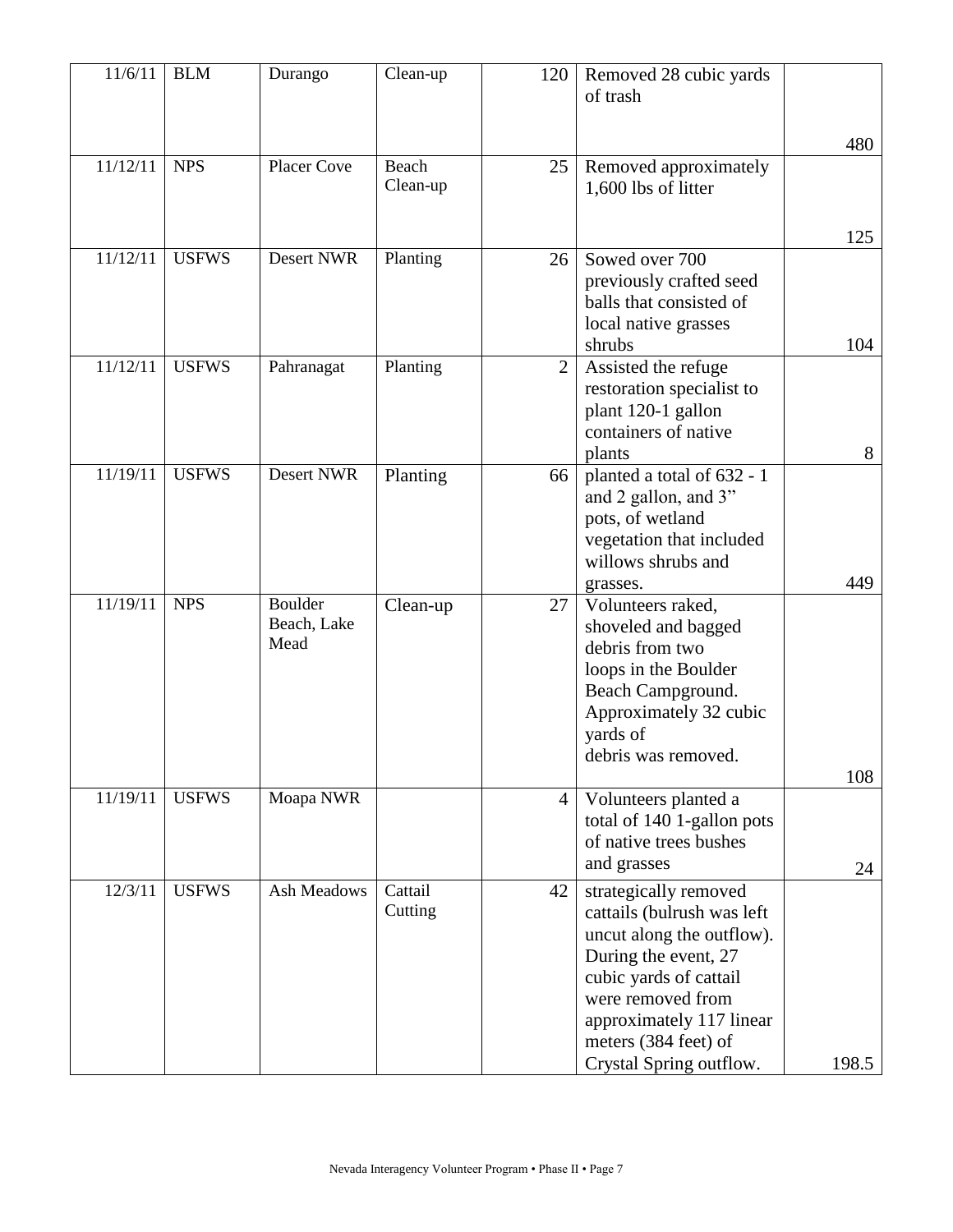| 12/10/11      | <b>BLM</b> | North end of<br>Lamb and<br>Centennial | Clean-up          | 29  | Removed 50 cubic yards<br>of trash  |          |
|---------------|------------|----------------------------------------|-------------------|-----|-------------------------------------|----------|
|               |            |                                        |                   |     |                                     | 116      |
| 12/17/2011    | <b>BLM</b> | College Drive                          | Clean-Up          | 35  | Removed 60 cubic yards<br>of trash. |          |
|               |            |                                        |                   |     |                                     | 140      |
| 12/28/11      | <b>BLM</b> | <b>Red Rock</b><br>Canyon              | <b>Bird Count</b> |     |                                     |          |
|               |            |                                        |                   |     |                                     | None     |
|               |            |                                        |                   |     |                                     | reported |
|               |            |                                        |                   |     |                                     |          |
|               |            | 22 events                              |                   |     |                                     |          |
| <b>TOTALS</b> |            | 4 cancelled                            |                   | 887 |                                     | 3774.5   |

**Table 3 shows the details of the types of events that were conducted with the assistance of the IVP team from September to December, 2011**

#### **Task 6. Evaluate, refine, enhance, and deliver interagency volunteer orientation and training program.**

The IVP team has contracted UNLV's Division of Educational Outreach, Office of Distance Education to create an automated version of the IVP volunteer orientation training. This project will allow the IVP team to deliver the orientation training to a wider audience using fewer staff. The first draft of the automation project is complete and currently under review by the IVP team. The final version will be completed in February 2012. Upon completion the IVP team will resume orientation trainings using the newly created DVD's.

In addition one training was held this quarter. The following table highlights the training.

#### **Table 4. October- December 2010 Trainings**

| Date/Time       | <b>Event Name</b>          | Location               | <b>Description</b> | Number of<br><b>Volunteers</b><br><b>Attended</b> |
|-----------------|----------------------------|------------------------|--------------------|---------------------------------------------------|
| <b>December</b> | Christmas Bird<br>Training | <b>Red Rock Canyon</b> |                    | None reported                                     |

#### **Task 7. Identify possible grant and donation opportunities to help support and sustain the program.**

Public relations and outreach activities, as well as opportunities to develop new collaborative community partnerships and relationships included the following:

- Partnered with Roy Martin Middle School administration to develop and implement an afterschool leadership program focused on caring for public lands
- Reached out to several for-profit businesses seeking donations for the annual recognition banquet. The following businesses have donated:
	- o Fremont Flightline Experience: 4 free admissions